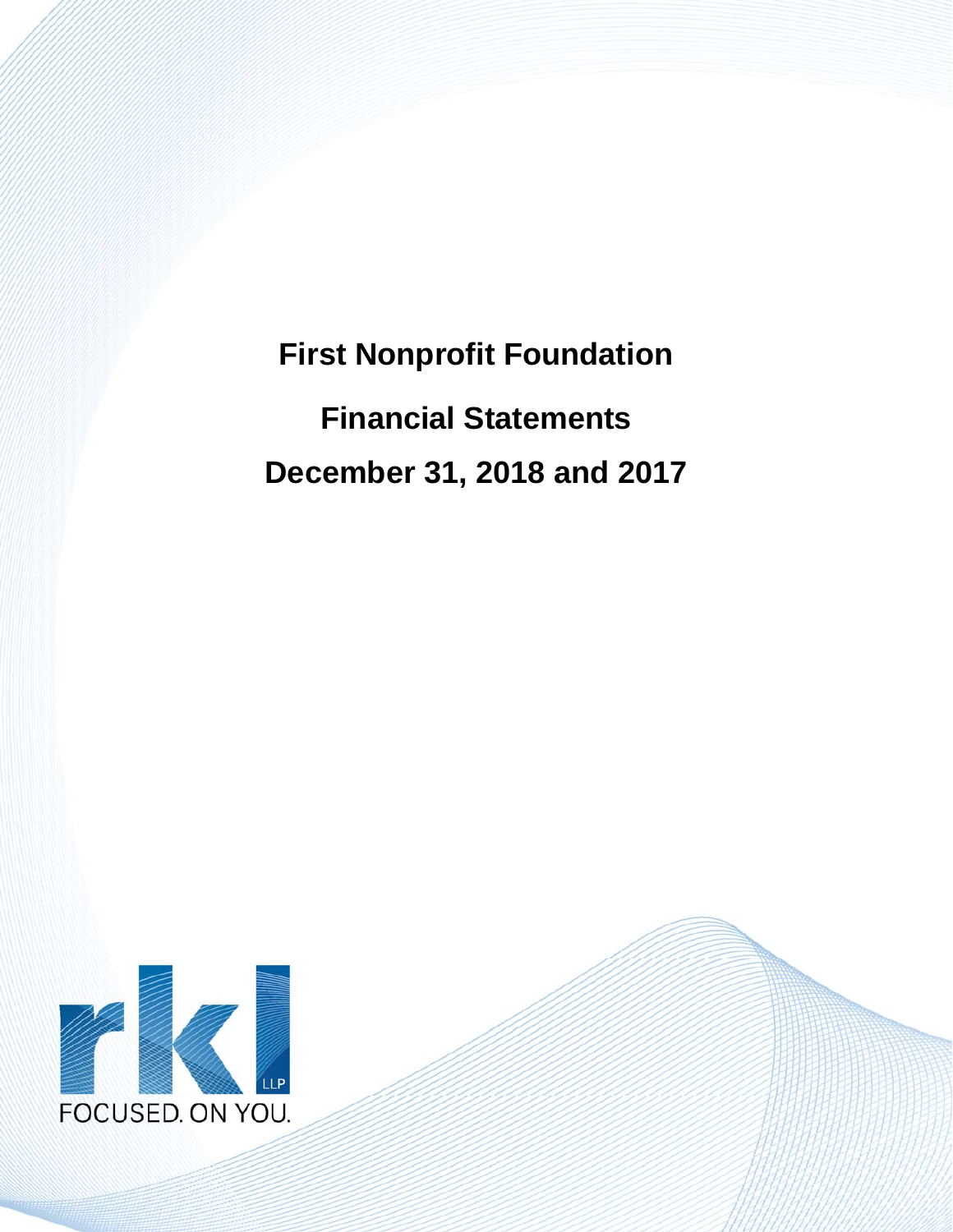Table of Contents December 31, 2018 and 2017

|                                         | Page      |
|-----------------------------------------|-----------|
| <b>INDEPENDENT AUDITOR'S REPORT</b>     | 1 and $2$ |
| <b>FINANCIAL STATEMENTS</b>             |           |
| <b>Statement of Financial Position</b>  | 3         |
| <b>Statement of Activities</b>          | 4         |
| Statement of Changes in Net Assets      | 5         |
| <b>Statement of Functional Expenses</b> | 6 and 7   |
| <b>Statement of Cash Flows</b>          | 8         |
| <b>Notes to Financial Statements</b>    | 9 to 16   |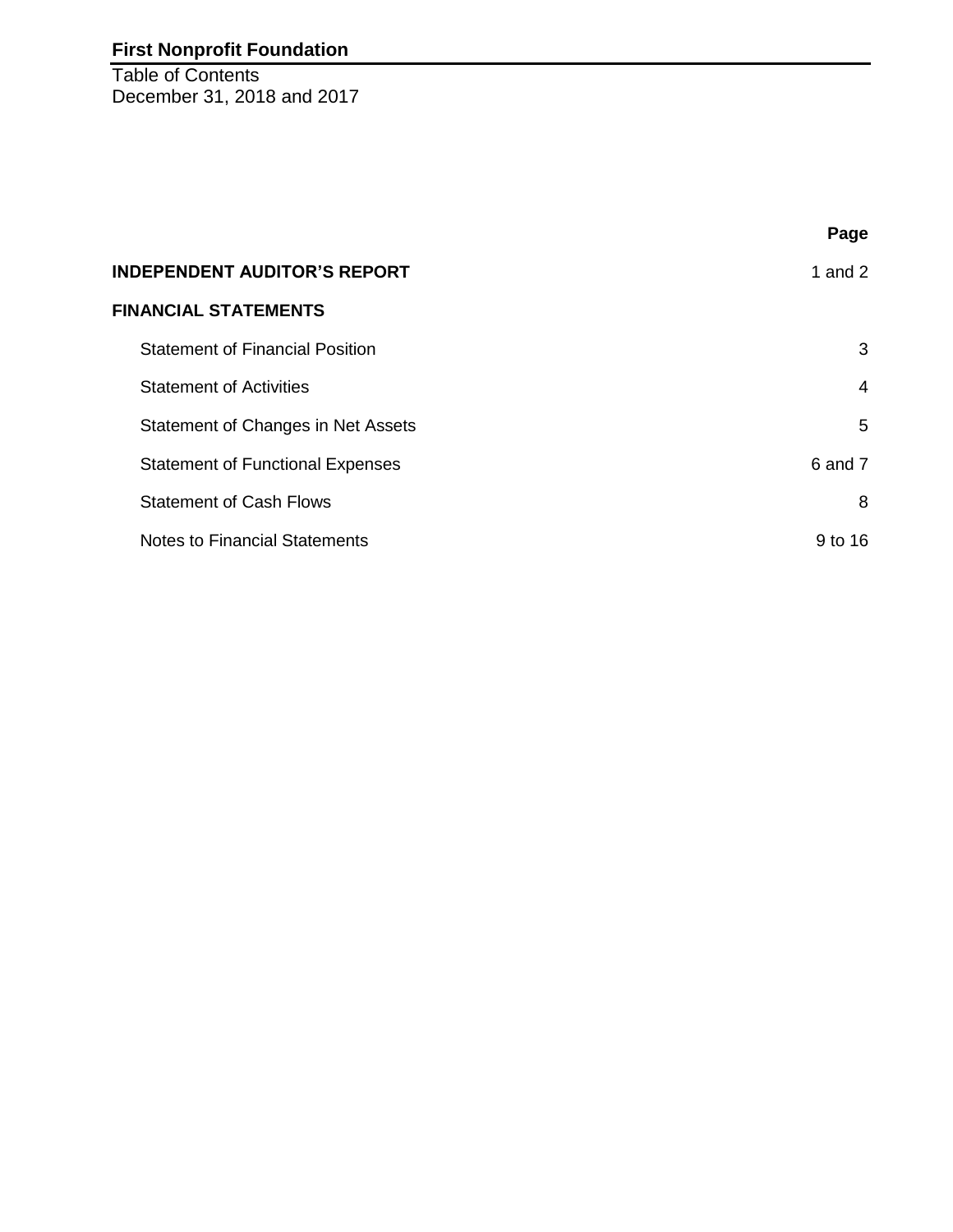

# **Independent Auditor's Report**

To the Board of Directors First Nonprofit Foundation Hummelstown, Pennsylvania

#### **Report on the Financial Statements**

We have audited the accompanying financial statements of First Nonprofit Foundation, which comprise the statement of financial position as of December 31, 2018 and 2017, and the related statements of activities, changes in net assets, functional expenses, and cash flows for the years then ended, and the related notes to the financial statements.

#### **Management's Responsibility for the Financial Statements**

Management is responsible for the preparation and fair presentation of these financial statements in accordance with accounting principles generally accepted in the United States of America; this includes the design, implementation, and maintenance of internal control relevant to the preparation and fair presentation of financial statements that are free from material misstatement, whether due to fraud or error.

#### **Auditor's Responsibility**

Our responsibility is to express an opinion on these financial statements based on our audits. We conducted our audits in accordance with auditing standards generally accepted in the United States of America. Those standards require that we plan and perform the audit to obtain reasonable assurance about whether the financial statements are free from material misstatement.

An audit involves performing procedures to obtain audit evidence about the amounts and disclosures in the financial statements. The procedures selected depend on the auditor's judgment, including the assessment of the risks of material misstatement of the financial statements, whether due to fraud or error. In making those risk assessments, the auditor considers internal control relevant to the entity's preparation and fair presentation of the financial statements in order to design audit procedures that are appropriate in the circumstances, but not for the purpose of expressing an opinion on the effectiveness of the entity's internal control. Accordingly, we express no such opinion. An audit also includes evaluating the appropriateness of accounting policies used and the reasonableness of significant accounting estimates made by management, as well as evaluating the overall presentation of the financial statements.

We believe that the audit evidence we have obtained is sufficient and appropriate to provide a basis for our audit opinion.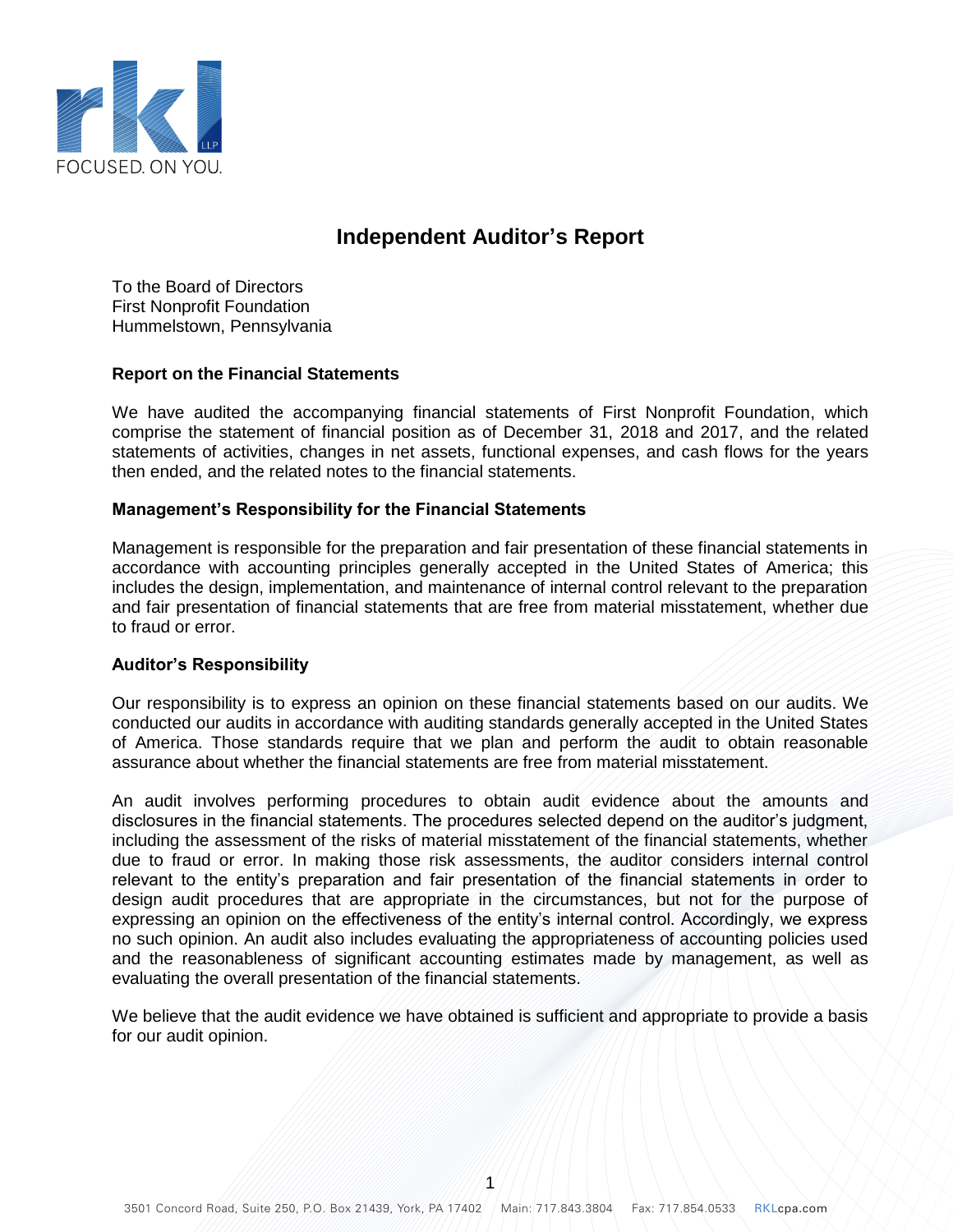**Opinion** 

In our opinion, the financial statements referred to above present fairly, in all material respects, the financial position of First Nonprofit Foundation as of December 31, 2018 and 2017, and the changes in its net assets and its cash flows for the years then ended in accordance with accounting principles generally accepted in the United States of America.

RKL LLP

March 22, 2019 York, Pennsylvania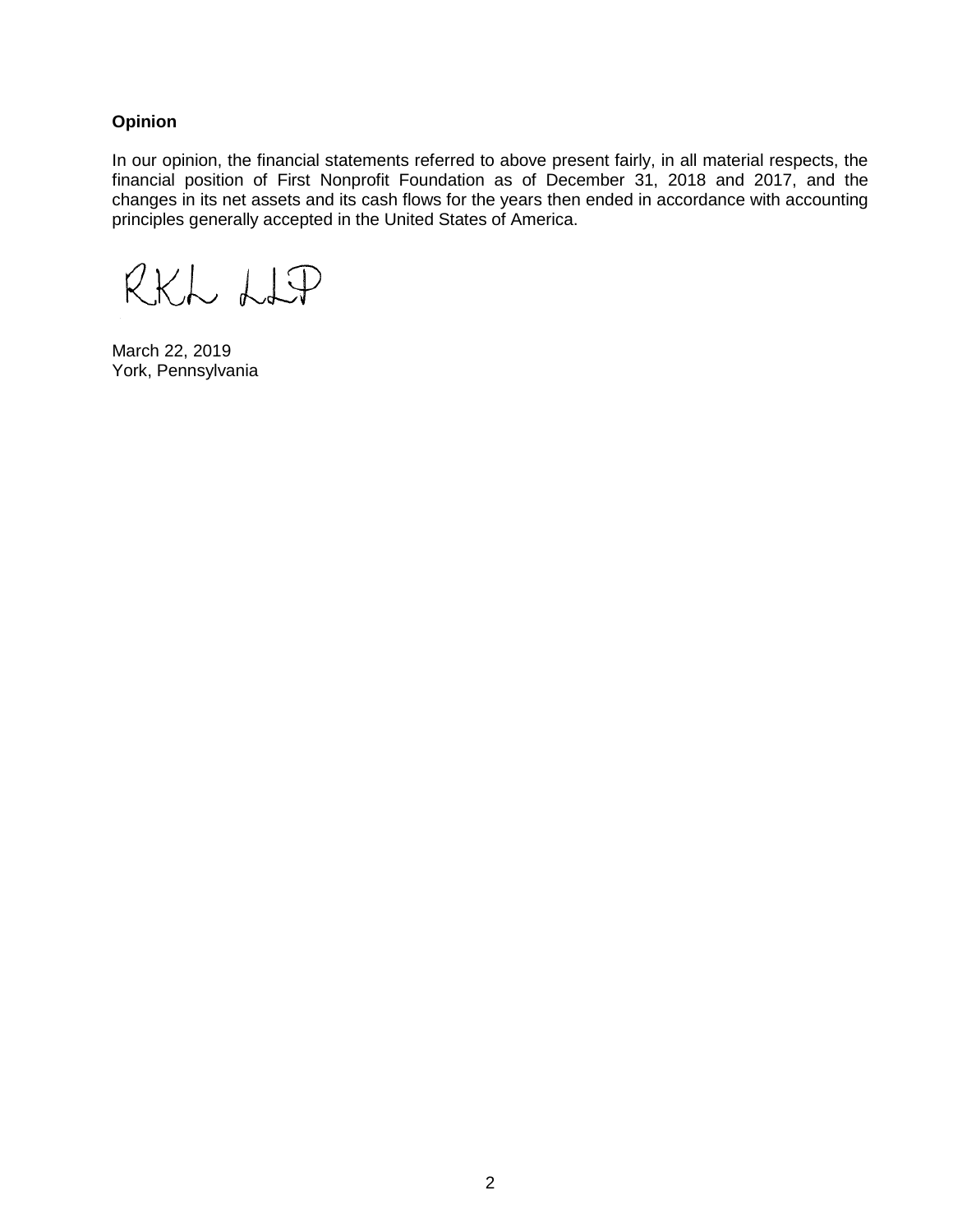Statement of Financial Position

|                                         | December 31,  |     |           |
|-----------------------------------------|---------------|-----|-----------|
|                                         | 2018          |     | 2017      |
| <b>Assets</b>                           |               |     |           |
| <b>Current Assets</b>                   |               |     |           |
| Cash and cash equivalents               | \$<br>155,408 | \$  | 96,828    |
| Accounts receivable                     |               |     | 25,000    |
| <b>Total Current Assets</b>             | 155,408       |     | 121,828   |
| <b>Investments</b>                      | 4,031,628     |     | 5,229,603 |
| <b>Total Assets</b>                     | 4,187,036     | \$. | 5,351,431 |
| <b>Liabilities and Net Assets</b>       |               |     |           |
| <b>Current Liabilities</b>              |               |     |           |
| Accounts payable                        | \$<br>16,732  | \$  | 24,407    |
| Accrued payroll and payroll taxes       | 8,669         |     | 7,787     |
| Grant payable                           |               |     | 50,000    |
| <b>Total Liabilities</b>                | 25,401        |     | 82,194    |
| <b>Net Assets</b>                       |               |     |           |
| Without donor restrictions              | 4,161,635     |     | 5,269,237 |
| <b>Total Liabilities and Net Assets</b> | 4,187,036     | \$  | 5,351,431 |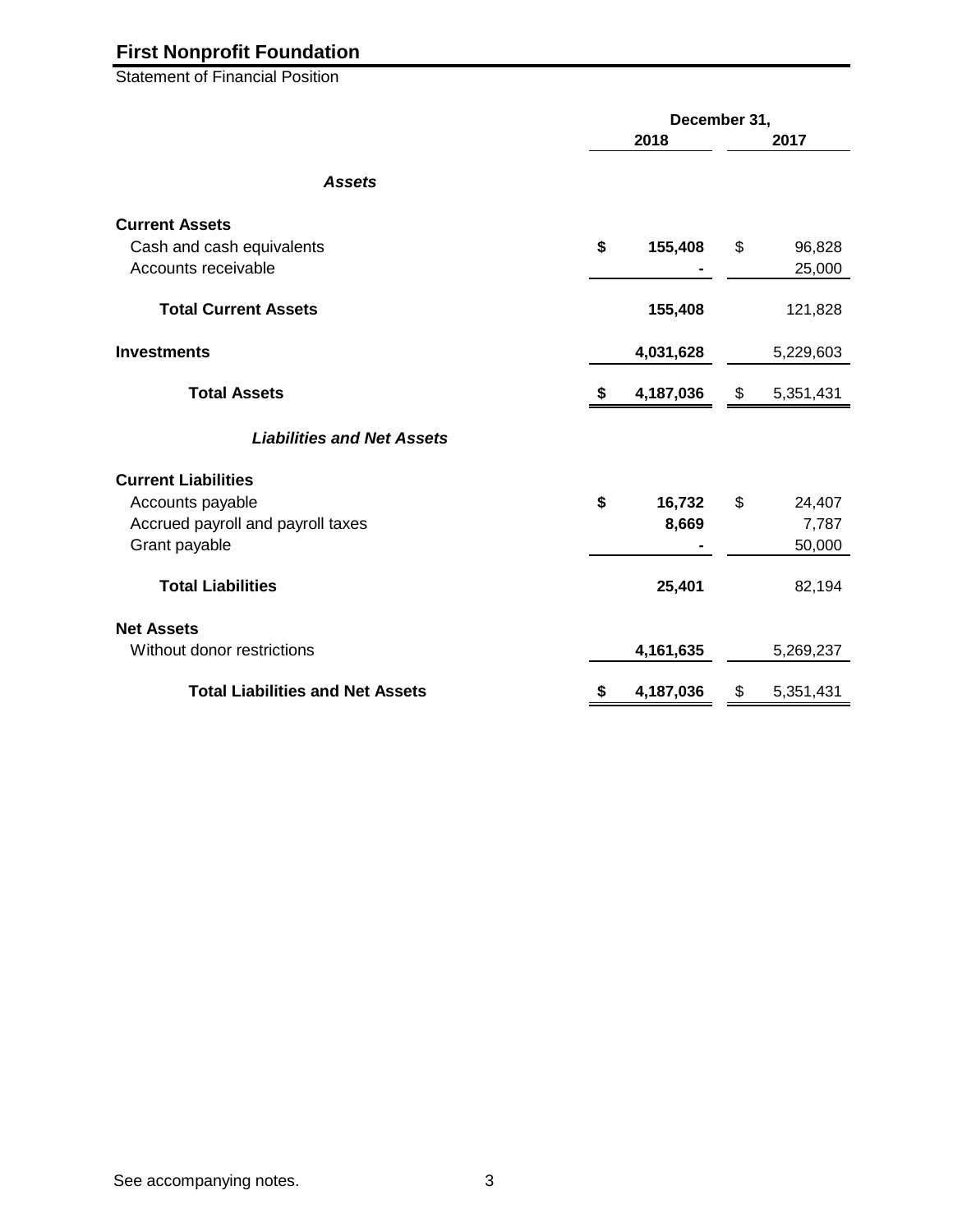Statement of Activities

|                                                  | <b>Years Ended December 31,</b><br>2018 | 2017             |
|--------------------------------------------------|-----------------------------------------|------------------|
| <b>Support, Revenue, and Gains</b>               |                                         |                  |
| Contribution revenue                             | 1,100,000<br>S.                         | 401,839<br>\$    |
| Investment revenue                               |                                         |                  |
| Interest and dividends, net of fees              | 108,908                                 | 125,405          |
| Net realized and unrealized gains on investments | 40,117                                  | 402,636          |
| <b>Total Investment Revenue</b>                  | 149,025                                 | 528,041          |
| Other revenue                                    |                                         |                  |
| Interest income                                  | 628                                     | 386              |
| <b>Total Support, Revenue, and Gains</b>         | 1,249,653                               | 930,266          |
| <b>Expenses</b>                                  |                                         |                  |
| Program services                                 | 2,232,122                               | 1,521,258        |
| Supporting services                              |                                         |                  |
| Management and general                           | 125,133                                 | 112,949          |
| <b>Total Expenses</b>                            | 2,357,255                               | 1,634,207        |
| <b>Changes in Net Assets</b>                     | (1, 107, 602)<br>\$                     | (703, 941)<br>\$ |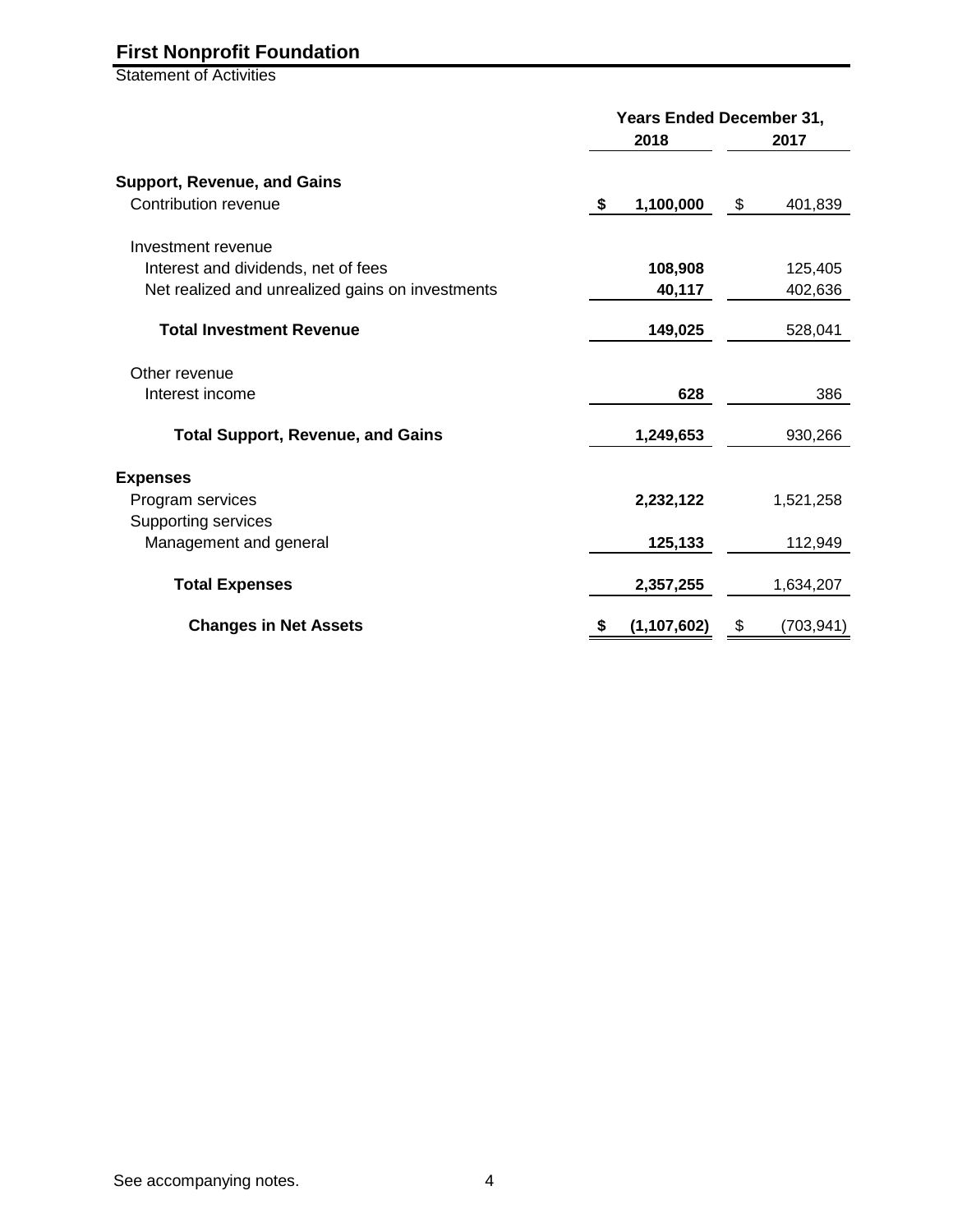Statement of Changes in Net Assets

|                                                                             | <b>Years Ended December 31,</b><br>2018<br>2017 |    |            |  |  |  |  |
|-----------------------------------------------------------------------------|-------------------------------------------------|----|------------|--|--|--|--|
| <b>Net Assets Without Donor Restrictions at</b><br><b>Beginning of Year</b> | \$<br>5,269,237                                 | \$ | 5,973,178  |  |  |  |  |
| Changes in net assets                                                       | (1, 107, 602)                                   |    | (703, 941) |  |  |  |  |
| <b>Net Assets Without Donor Restrictions at</b><br><b>End of Year</b>       | 4,161,635                                       |    | 5,269,237  |  |  |  |  |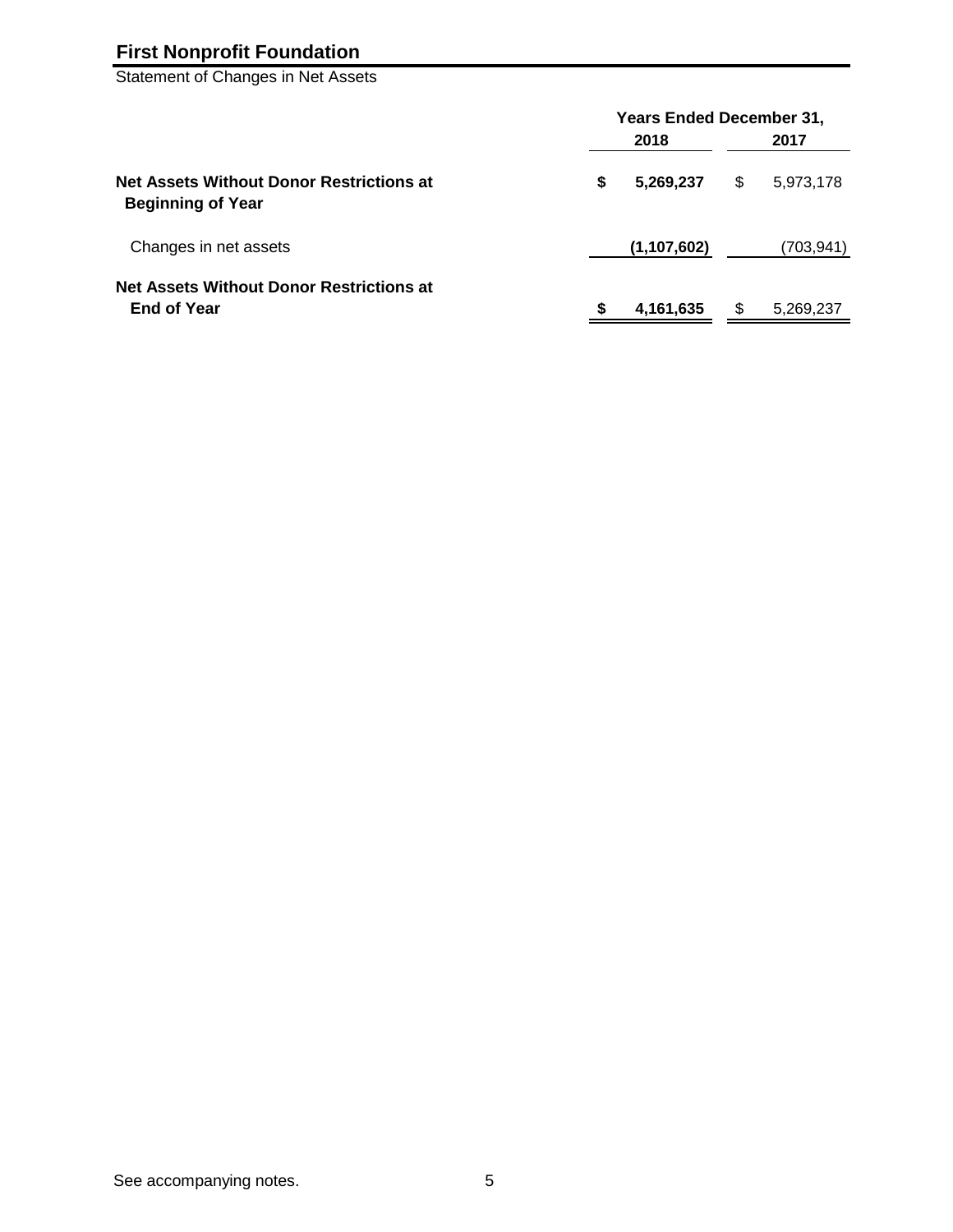Statement of Functional Expenses

|                            | Year Ended December 31, 2018 |                 |    |                         |    |           |  |  |  |  |
|----------------------------|------------------------------|-----------------|----|-------------------------|----|-----------|--|--|--|--|
|                            |                              |                 |    | <b>Support Services</b> |    |           |  |  |  |  |
|                            |                              | Program         |    | <b>Management</b>       |    |           |  |  |  |  |
|                            |                              | <b>Services</b> |    | and General             |    | Total     |  |  |  |  |
| Grants                     | \$                           | 1,951,972       | \$ |                         | \$ | 1,951,972 |  |  |  |  |
| <b>Salaries</b>            |                              | 184,162         |    | 32,499                  |    | 216,661   |  |  |  |  |
| Professional fees          |                              | 26,400          |    | 53,875                  |    | 80,275    |  |  |  |  |
| Payroll taxes and benefits |                              | 27,805          |    | 4,907                   |    | 32,712    |  |  |  |  |
| Travel                     |                              | 17,800          |    | 3,141                   |    | 20,941    |  |  |  |  |
| Technology                 |                              | 14,158          |    | 2,499                   |    | 16,657    |  |  |  |  |
| Contract labor             |                              |                 |    | 10,920                  |    | 10,920    |  |  |  |  |
| Dues and subscriptions     |                              |                 |    | 10,124                  |    | 10,124    |  |  |  |  |
| Meetings                   |                              | 5,524           |    | 975                     |    | 6,499     |  |  |  |  |
| Insurance                  |                              | 4,301           |    | 759                     |    | 5,060     |  |  |  |  |
| Other contributions        |                              |                 |    | 2,211                   |    | 2,211     |  |  |  |  |
| Excise tax expense         |                              |                 |    | 2,204                   |    | 2,204     |  |  |  |  |
| Supplies                   |                              |                 |    | 412                     |    | 412       |  |  |  |  |
| Postage                    |                              |                 |    | 275                     |    | 275       |  |  |  |  |
| Publications               |                              |                 |    | 191                     |    | 191       |  |  |  |  |
| Licenses and fees          |                              |                 |    | 141                     |    | 141       |  |  |  |  |
|                            | \$                           | 2,232,122       | \$ | 125,133                 | \$ | 2,357,255 |  |  |  |  |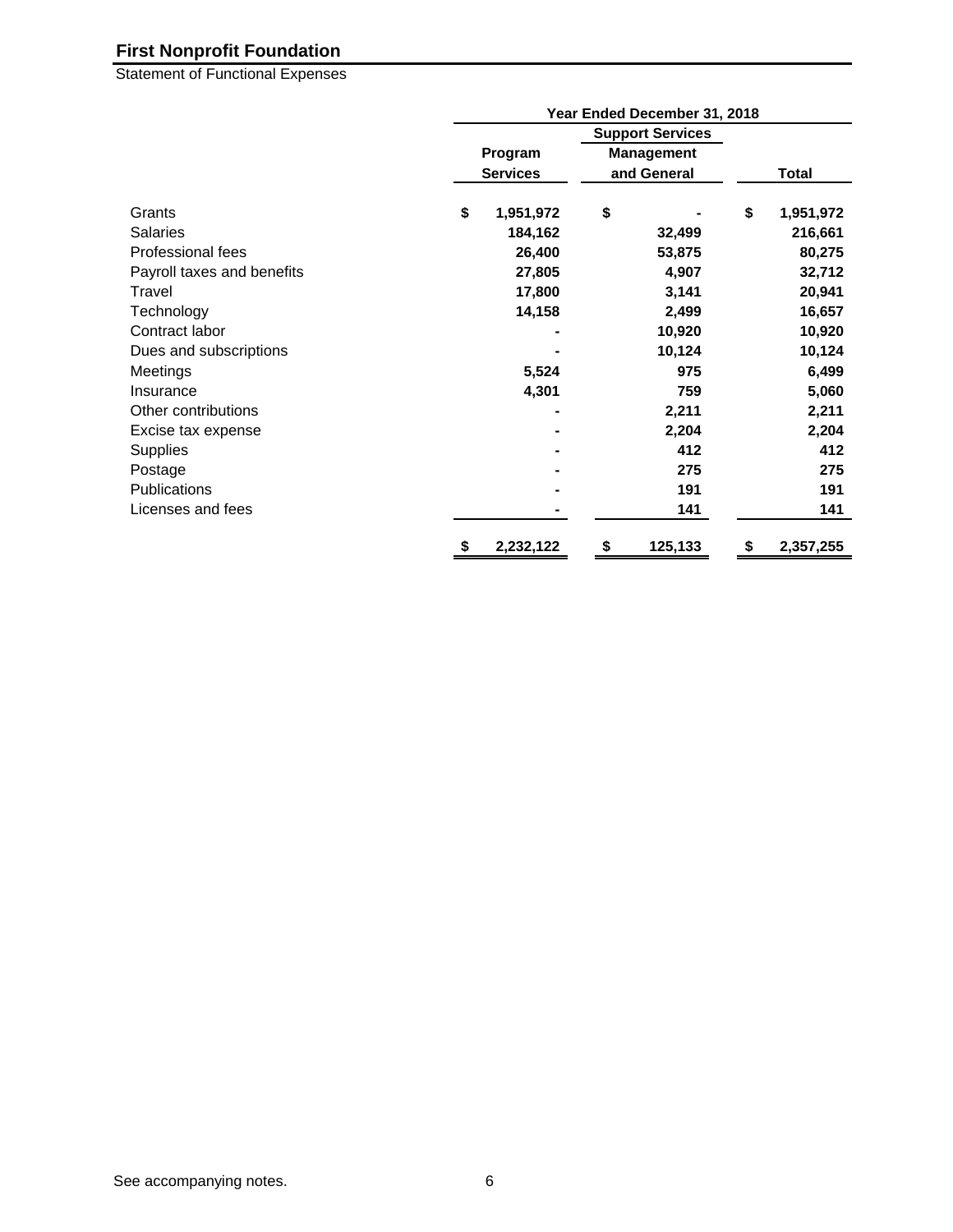Statement of Functional Expenses (continued)

|                            |    | Year Ended December 31, 2017 |    |                         |    |           |  |  |  |
|----------------------------|----|------------------------------|----|-------------------------|----|-----------|--|--|--|
|                            |    |                              |    | <b>Support Services</b> |    |           |  |  |  |
|                            |    | Program                      |    | <b>Management</b>       |    |           |  |  |  |
|                            |    | <b>Services</b>              |    | and General             |    | Total     |  |  |  |
| Grants                     | \$ | 1,250,042                    | \$ |                         | \$ | 1,250,042 |  |  |  |
| <b>Salaries</b>            |    | 175,850                      |    | 31,032                  |    | 206,882   |  |  |  |
| Professional fees          |    | 22,315                       |    | 47,911                  |    | 70,226    |  |  |  |
| Payroll taxes and benefits |    | 27,735                       |    | 4,895                   |    | 32,630    |  |  |  |
| Travel                     |    | 21,279                       |    | 3,755                   |    | 25,034    |  |  |  |
| Technology                 |    | 13,105                       |    | 2,313                   |    | 15,418    |  |  |  |
| Contract labor             |    |                              |    | 6,025                   |    | 6,025     |  |  |  |
| Dues and subscriptions     |    |                              |    | 8,287                   |    | 8,287     |  |  |  |
| Meetings                   |    | 6,298                        |    | 1,112                   |    | 7,410     |  |  |  |
| Insurance                  |    | 4,634                        |    | 818                     |    | 5,452     |  |  |  |
| Other contributions        |    |                              |    | 1,605                   |    | 1,605     |  |  |  |
| Excise tax expense         |    |                              |    | 3,458                   |    | 3,458     |  |  |  |
| Supplies                   |    |                              |    | 406                     |    | 406       |  |  |  |
| Postage                    |    |                              |    | 250                     |    | 250       |  |  |  |
| <b>Publications</b>        |    |                              |    | 898                     |    | 898       |  |  |  |
| Licenses and fees          |    |                              |    | 184                     |    | 184       |  |  |  |
|                            | S  | 1,521,258                    | \$ | 112,949                 | \$ | 1,634,207 |  |  |  |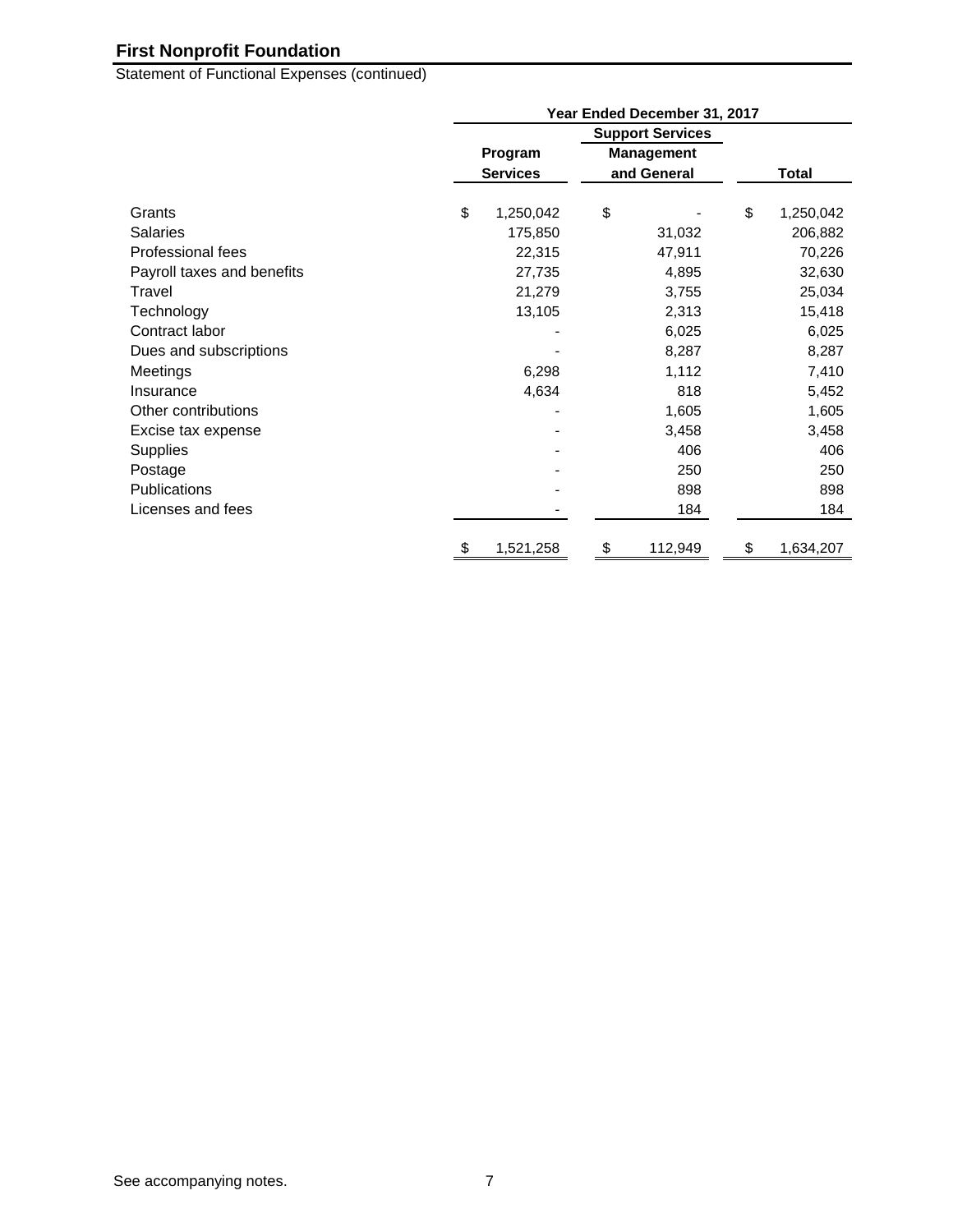Statement of Cash Flows

|                                                   | <b>Years Ended December 31,</b> |               |    |             |  |  |
|---------------------------------------------------|---------------------------------|---------------|----|-------------|--|--|
|                                                   |                                 | 2018          |    | 2017        |  |  |
| <b>Cash Flows from Operating Activities</b>       |                                 |               |    |             |  |  |
| Changes in net assets                             | \$                              | (1, 107, 602) | \$ | (703, 941)  |  |  |
| Adjustments to reconcile changes in net assets to |                                 |               |    |             |  |  |
| net cash used in operating activities             |                                 |               |    |             |  |  |
| Net realized and unrealized gains on investments  |                                 | (40, 117)     |    | (402, 636)  |  |  |
| (Increase) decrease in assets                     |                                 |               |    |             |  |  |
| Prepaid expenses                                  |                                 |               |    | 536         |  |  |
| Accounts receivable                               |                                 | 25,000        |    | (25,000)    |  |  |
| Increase (decrease) in liabilities                |                                 |               |    |             |  |  |
| Accounts payable                                  |                                 | (7,675)       |    | 6,749       |  |  |
| Accrued payroll and payroll taxes                 |                                 | 882           |    |             |  |  |
| Grant payable                                     |                                 | (50,000)      |    | 50,000      |  |  |
|                                                   |                                 |               |    |             |  |  |
| <b>Net Cash Used in Operating Activities</b>      |                                 | (1, 179, 512) |    | (1,074,292) |  |  |
| <b>Cash Flows from Investing Activities</b>       |                                 |               |    |             |  |  |
| Purchase of investments                           |                                 | (108,908)     |    | (125, 405)  |  |  |
| Proceeds from sale of investments                 |                                 | 1,347,000     |    | 1,225,000   |  |  |
| <b>Net Cash Provided by Investing Activities</b>  |                                 | 1,238,092     |    | 1,099,595   |  |  |
|                                                   |                                 |               |    |             |  |  |
| Net Increase in Cash and Cash Equivalents         |                                 | 58,580        |    | 25,303      |  |  |
| Cash and Cash Equivalents at Beginning of Year    |                                 | 96,828        |    | 71,525      |  |  |
| <b>Cash and Cash Equivalents at End of Year</b>   | S                               | 155,408       | \$ | 96,828      |  |  |
| <b>Supplementary Cash Flows Information</b>       |                                 |               |    |             |  |  |
| Excise taxes paid                                 | \$                              | 3,458         | \$ |             |  |  |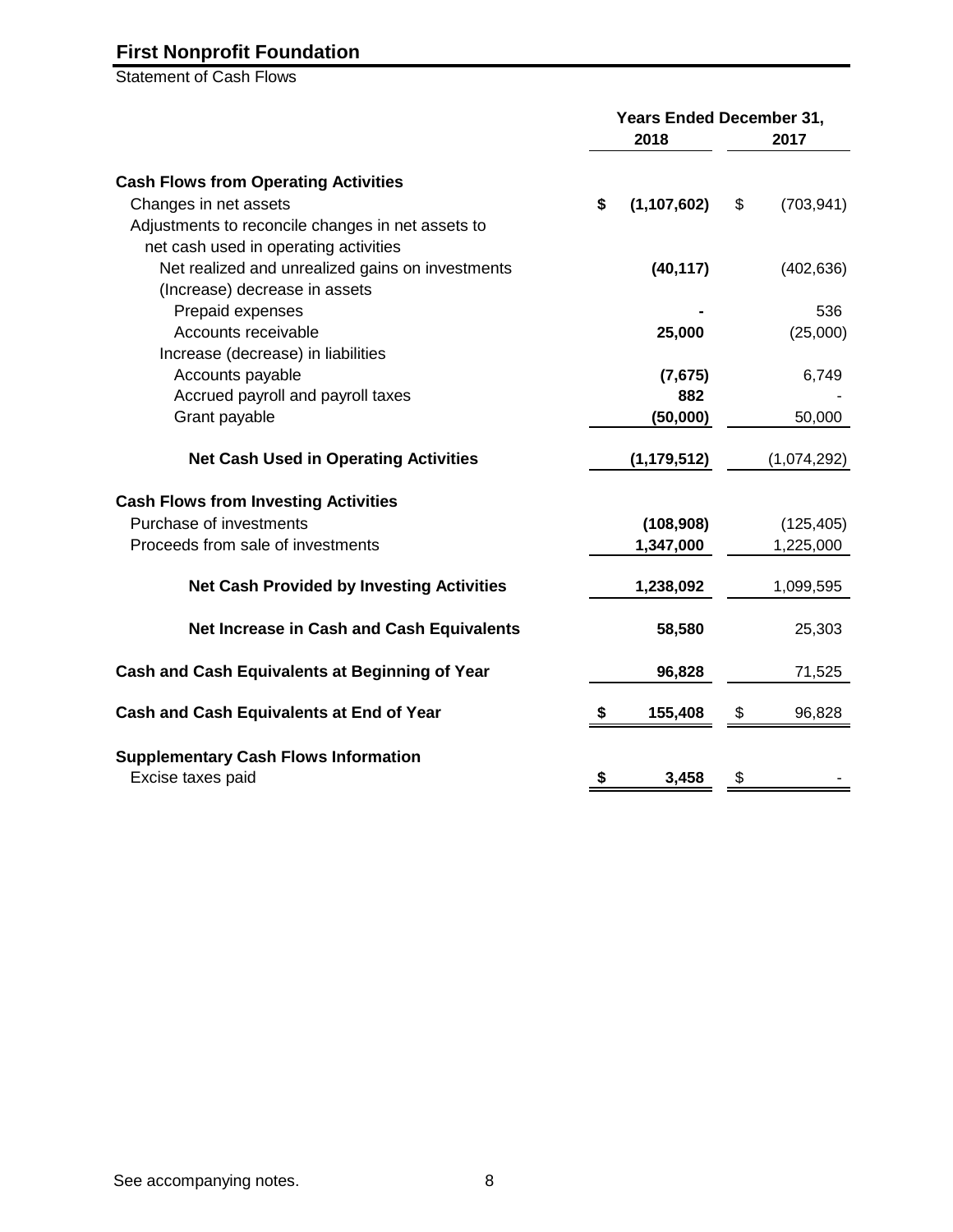### **Note 1 - Nature of Operations**

First Nonprofit Foundation (Foundation) is a private foundation that makes contributions to entities that qualify as public charities under the Internal Revenue Code. The Foundation's primary purpose is to provide grants to further the establishment, development, and expansion of nonprofit organizations. The Foundation supports local, state, regional, and other significant 501(c)(3) nonprofits located throughout the United States. The Foundation's primary sources of support and revenue are from contributions and investment revenue.

The Foundation's board believes that nonprofits improve people's lives in every community in this country. This uniquely American experience faces challenges never seen before. In order to create a sustainable model of service in response to these challenges, we will require leaders who are smarter, more innovative, and more efficient. Our mission is to foster effective risk management practices and the overall development and advancement of nonprofit leaders through unique, creative initiatives. Making the nonprofit community safer and more efficient will expand on the genetic markers of what makes this country great and ultimately uplift worthy causes and citizens.

The Foundation was incorporated in 2003 in the state of Illinois. During the year ended December 31, 2013, the Foundation was re-incorporated from Illinois to Pennsylvania.

# **Note 2 - Summary of Significant Accounting Policies**

A summary of the significant accounting policies consistently applied in the preparation of the accompanying financial statements follows:

#### **Use of Estimates**

The preparation of financial statements in accordance with accounting principles generally accepted in the United States of America requires management to make estimates and assumptions that affect the reported amounts of assets and liabilities, and the disclosure of contingent assets and liabilities, if any, at the date of the financial statements, and the reported amounts of revenue and expenses during the reporting period. Actual results could differ from those estimates.

#### **Cash and Cash Equivalents**

For purposes of the statement of cash flows, the Foundation considers all highly-liquid debt instruments purchased with an original maturity of three months or less to be cash equivalents.

#### **Accounts Receivable**

Accounts receivable are stated at outstanding balances. The Foundation considers accounts receivable to be fully collectible. If collection becomes doubtful, an allowance for doubtful accounts will be established or the accounts will be charged to income when that determination is made by management. Unpaid balances remaining after the stated payment terms are considered past due. Recoveries of previously charged off accounts are recorded when received.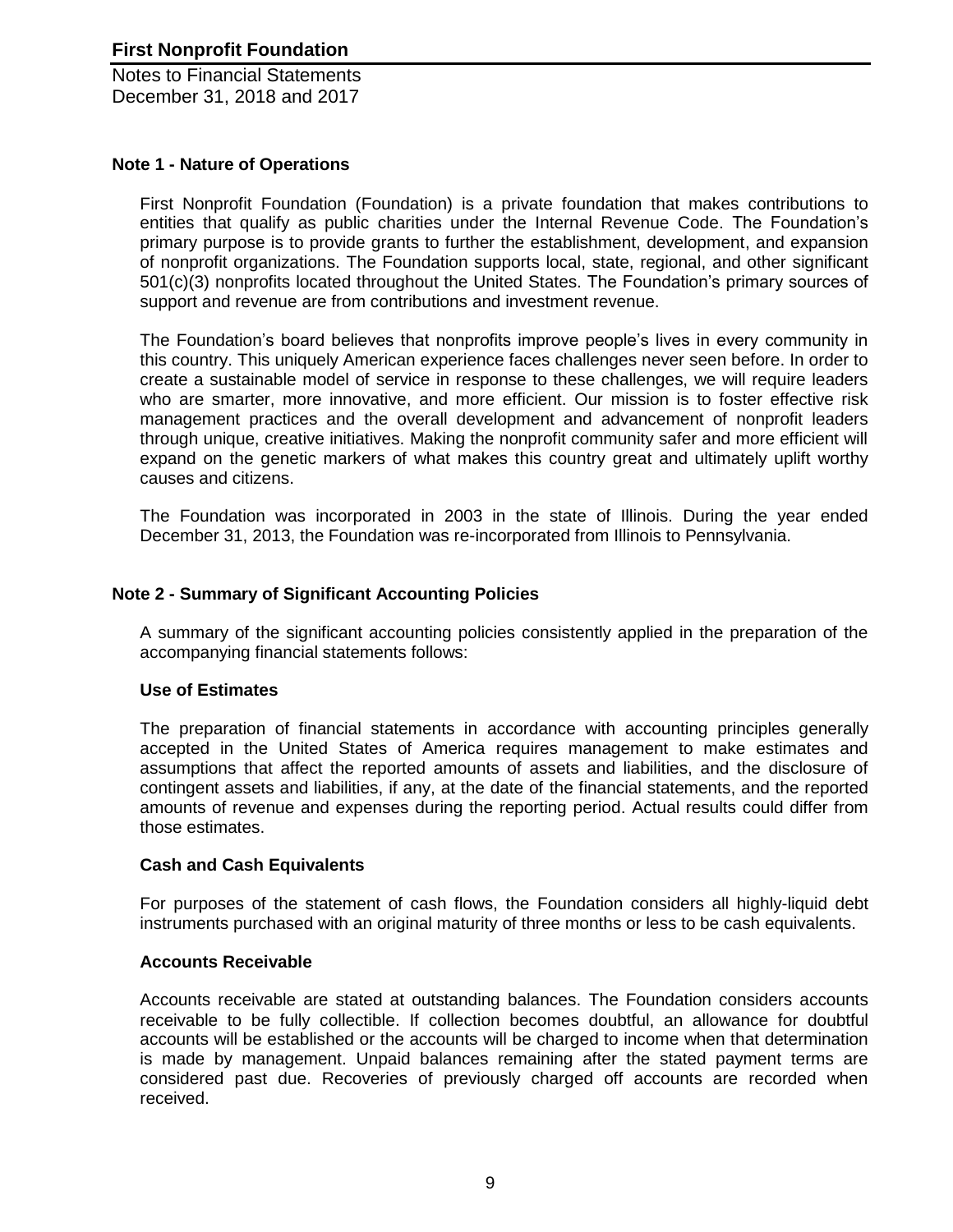# **Note 2 - Summary of Significant Accounting Policies (continued)**

#### **Investments**

Investments in debt and equity securities with readily determinable fair values are reported at fair value, based on quoted market prices. Unrealized gains and losses are reported as increases or decreases in net assets without donor restrictions unless their use is restricted by explicit donor stipulation. Realized gains and losses, if any, on the sale or disposal of investments are computed on a specific identification basis and are also included as increases or decreases in net assets without donor restrictions unless their use is restricted by explicit donor stipulation.

#### **Grant Payable**

Grant payable is recognized when the grant is approved by the Foundation and is stated at the outstanding balance.

#### **Net Assets**

Net assets, revenues, gains, and losses are classified based on the existence or absence of donor-imposed restrictions. Accordingly, net assets and changes therein are classified and reported as follows:

*Net assets without donor restrictions* - net assets available for use in general operations and not subject to donor-imposed restrictions.

*Net assets with donor restrictions -* net assets subject to donor-imposed restrictions. Some donor-imposed restrictions are temporary in nature, such as those that will be met by the passage of time or other events specified by the donor. Other donor-imposed restrictions are perpetual in nature, where the donor stipulates that resources be maintained in perpetuity. Donor-imposed restrictions are released when a restriction expires, that is, when the stipulated time has elapsed, when the stipulated purpose for which the resource was restricted has been fulfilled, or both. The Foundation currently has no net assets with donor restrictions.

# **Contributions**

All contributions are considered to be available for unrestricted use unless specifically restricted by the donor. Amounts received that are designated for future periods or restricted by the donor for specific purposes are reported as increases in net assets with donor restrictions. However, if a restriction is fulfilled in the same time period in which the contribution is received, the Foundation reports the support as support without donor restrictions.

#### **Risks and Uncertainties**

Investment securities are exposed to various risks, such as interest rate, market, and credit. Due to the level of risk associated with certain investment securities and the level of uncertainty related to changes in the value of investment securities, it is at least reasonably possible that changes in the value of investments in the near term would materially affect the amounts reported in the statement of financial position and the statement of activities.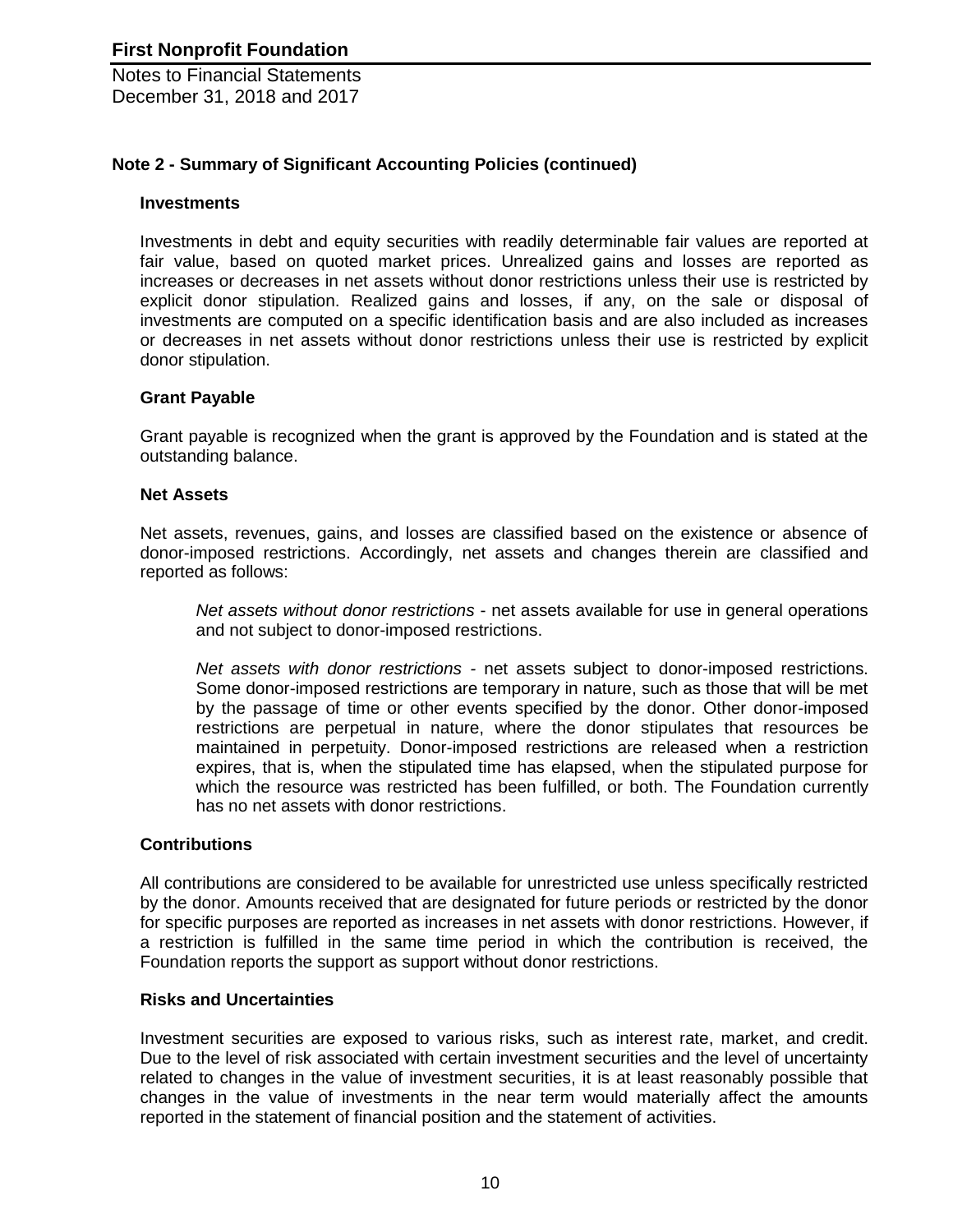# **Note 2 - Summary of Significant Accounting Policies (continued)**

# **Advertising Expense**

Advertising costs are expensed as incurred.

# **Functional Expenses**

The financial statements report certain categories of expenses that are attributable to more than one program or supporting service. Therefore, these expenses require allocation on a reasonable basis that is consistently applied. Supporting services consist of management and general expenses. The Foundation's management estimates fundraising expenses to be insignificant, and are therefore not segregated from management and general expenses. The expenses that are allocated include salaries, professional fees, payroll taxes and benefits, travel, technology, meetings and insurance, which are allocated based on the estimate of time and effort.

# **Recent Accounting Pronouncements**

In August 2016, the Financial Accounting Standards Board (FASB) issued Accounting Standards Update (ASU) 2016-14, *Not-for-Profit Entities (Topic 958): Presentation of Financial Statements of Not-for-Profit Entities*, which simplifies and improves how a not-for-profit organization classifies its net assets, as well as the information it presents in financial statements and notes about liquidity, financial performance, and cash flows. Among other changes, the ASU replaces the three current classes of net assets with two new classes, "net assets with donor restrictions" and "net assets without donor restrictions", and expands disclosures about the nature and amount of any donor restrictions. This guidance is effective for annual periods beginning after December 15, 2017. The Foundation implemented this standard during the year ended December 31, 2018. The ASU has been applied retrospectively to all periods presented, which had no effect on net asset restrictions.

# **Subsequent Events**

The Foundation has evaluated subsequent events through March 22, 2019, which is the date the financial statements were available to be issued. No material events subsequent to December 31, 2018 were noted.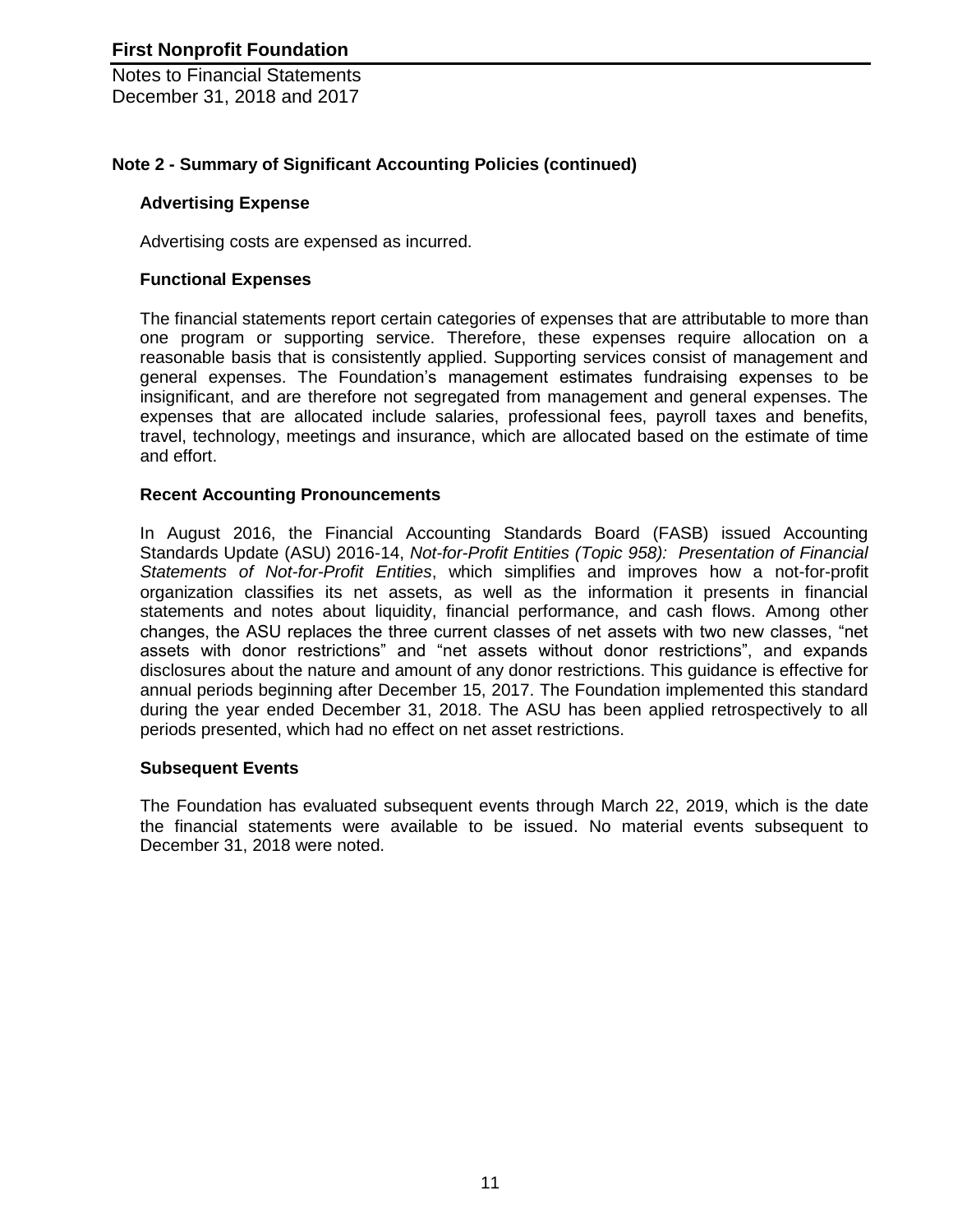### **Note 3 - Tax-Exempt Status**

The Foundation is a not-for-profit private foundation as described in Section  $501(c)(3)$  of the Internal Revenue Code and is exempt from income taxes on related activities pursuant to Section 509(a) of the Code. The Foundation did not claim a classification as an operating private foundation as defined in Section 4942(j)(3) of the Code. The Foundation is required to make certain minimum distributions in accordance with a formula established by the Internal Revenue Service. The Foundation has met this requirement. The Foundation also pays excise tax on net investment income.

Accounting principles generally accepted in the United States of America require management to evaluate tax positions taken by the Foundation, including whether the entity is exempt from income taxes. Management evaluated the tax positions taken and concluded that the Foundation had taken no uncertain tax positions that require recognition or disclosure in the financial statements. With few exceptions, the Foundation is no longer subject to income tax examinations by the U.S. Federal, state, or local tax authorities for years before December 31, 2015.

# **Note 4 - Liquidity and Availability**

Financial assets available for grants and other expenditures, that is, without donor or other designations limiting their use, within one year of the statement of the financial position, comprise the following as of December 31:

|                                                                          | 2018            | 2017            |
|--------------------------------------------------------------------------|-----------------|-----------------|
| <b>Financial Assets</b>                                                  |                 |                 |
| Cash                                                                     | \$<br>155,408   | \$<br>96,828    |
| Accounts receivable                                                      |                 | 25,000          |
| Investments                                                              | 4,031,628       | 5,229,603       |
| Total Financial Assets Available to be Used<br><b>Within One Year</b>    | 4,187,036       | 5,351,431       |
| Less Amounts Not Available to be Used for General<br><b>Expenditures</b> |                 |                 |
| Net assets with donor restriction                                        |                 |                 |
| Board designated net assets                                              |                 |                 |
| <b>Financial Assets Available for General</b>                            |                 |                 |
| <b>Expenditures</b>                                                      | \$<br>4,187,036 | \$<br>5,351,431 |

As part of the Foundation's liquidity management, it has a policy to structure its financial assets to be available as its awarded grants, general expenditures, liabilities, and other obligations become due. The Foundation's Board of Directors meets during the year to review and approve grant requests.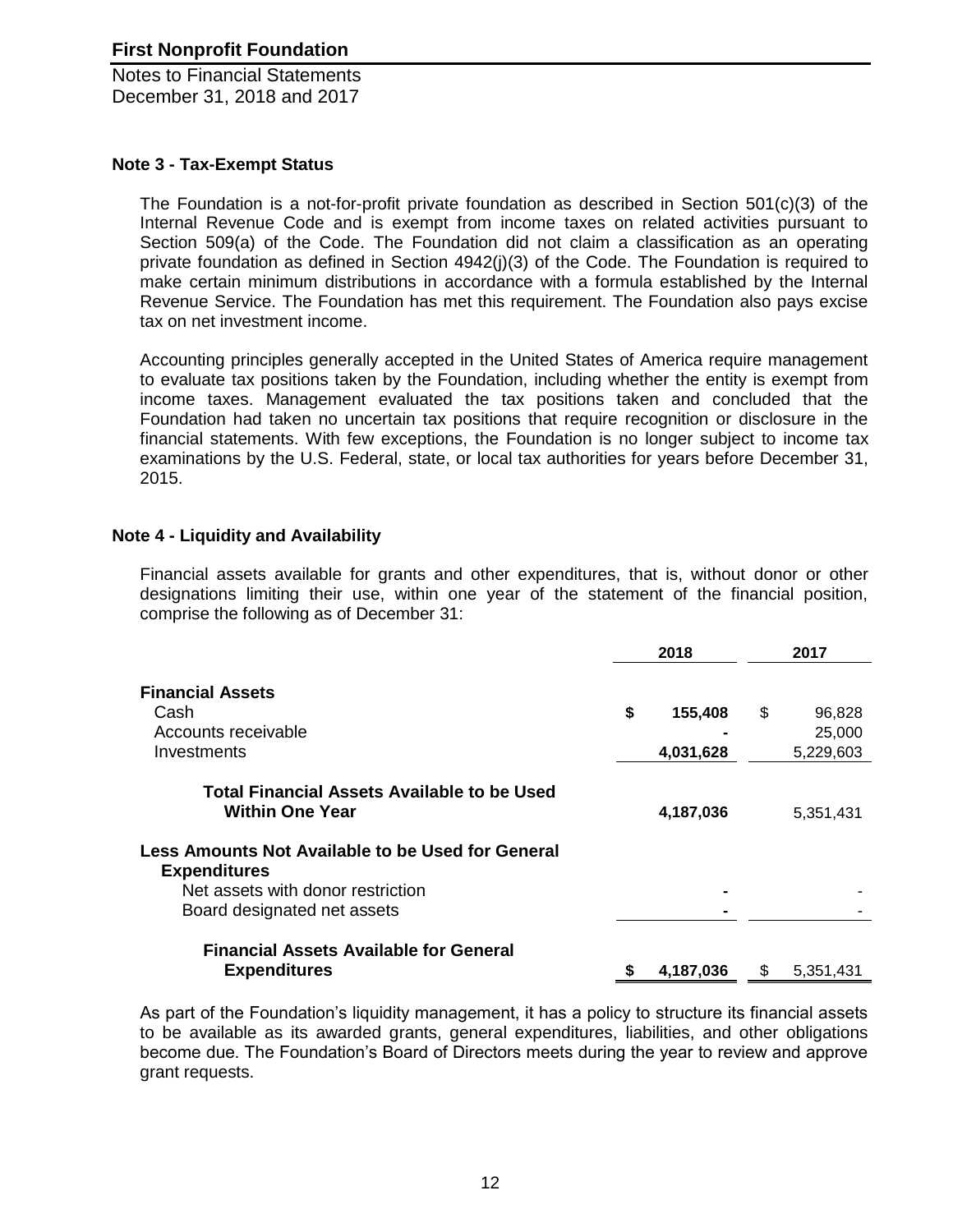# **Note 5 - Concentrations of Cash and Credit Risk**

Financial instruments, which subject the Foundation to concentrations of credit risk, consist primarily of cash and cash equivalents and equity securities.

At times during the years ended December 31, 2018 and 2017, the Foundation's cash balances may have exceeded the federally insured limit of \$250,000.

#### **Note 6 - Fair Value of Financial Instruments**

The fair value hierarchy prioritizes the inputs to valuation methods used to measure fair value. The hierarchy gives the highest priority to unadjusted quoted prices in active markets for identical assets or liabilities (Level 1 measurements) and the lowest priority to unobservable inputs (Level 3 measurements). The three levels of the fair value hierarchy are as follows:

- Level 1: Unadjusted quoted prices in active markets that are accessible at the measurement date for identical assets or liabilities.
- Level 2: Quoted prices in markets that are not active, or inputs that are observable either directly or indirectly, for substantially the full term of the asset or liability.
- Level 3: Prices or valuation techniques that require inputs that are both significant to the fair value measurement and unobservable (i.e., supported with little or no market activity).

An asset's or liability's level within the fair value hierarchy is based on the lowest level of input that is significant to the fair value measurement. Valuation techniques used need to maximize the use of observable inputs and minimize the use of unobservable inputs.

The following valuation techniques were used to measure fair value of assets in the table below on a recurring basis:

Cash and cash equivalents - The carrying amounts approximate fair value because of the short-term nature of these investments.

Equity securities and mutual funds - Fair value of equity securities and mutual funds was based on quoted market prices for the identical security.

The methods described above may produce a fair value calculation that may not be indicative of net realizable value or reflective of future fair values. Furthermore, while the Foundation believes its valuation methods are appropriate and consistent with other market participants, the use of different methodologies or assumptions to determine the fair value of certain financial instruments could result in a different fair value measurement at the reporting date.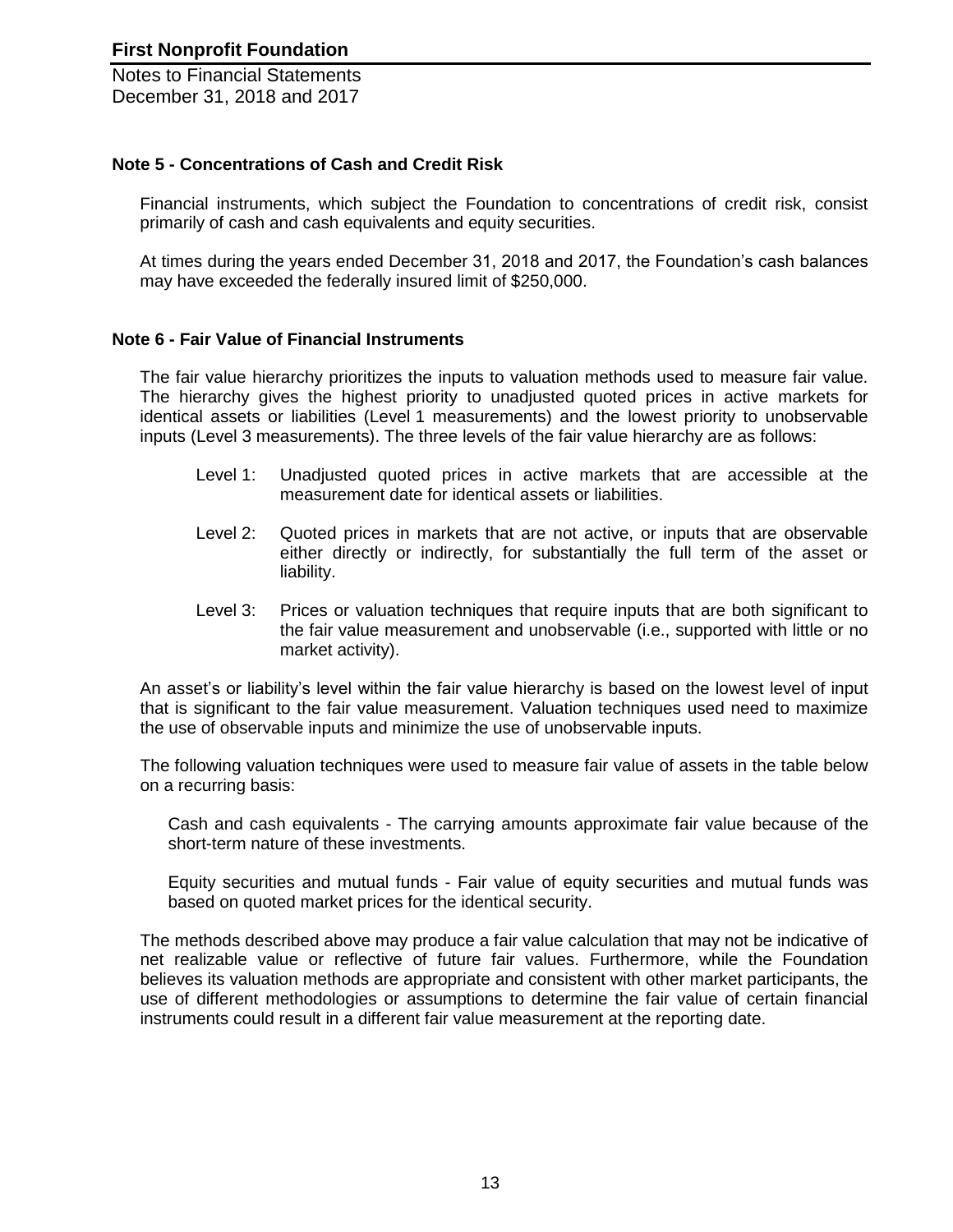Notes to Financial Statements December 31, 2018 and 2017

# **Note 6 - Fair Value of Financial Instruments (continued)**

For assets measured at fair value on a recurring basis, the fair value measurements by level within the fair value hierarchy consist of the following as of December 31:

|                                            |                 |    |           | 2018 |                    |         |  |  |
|--------------------------------------------|-----------------|----|-----------|------|--------------------|---------|--|--|
|                                            | <b>Total</b>    |    | Level 1   |      | Level <sub>2</sub> | Level 3 |  |  |
| <b>Cash and Cash</b><br><b>Equivalents</b> | \$<br>43,318    | \$ | 43,318    | \$   |                    | \$      |  |  |
| <b>Equity Securities</b>                   |                 |    |           |      |                    |         |  |  |
| <b>Basic materials</b>                     | 851,808         |    | 851,808   |      |                    |         |  |  |
| <b>Services</b>                            | 840,423         |    | 840,423   |      |                    |         |  |  |
| Technology                                 | 708,898         |    | 708,898   |      |                    |         |  |  |
| Healthcare                                 | 550,378         |    | 550,378   |      |                    |         |  |  |
| <b>Utilities</b>                           | 370,119         |    | 370,119   |      |                    |         |  |  |
| Financial                                  | 267,476         |    | 267,476   |      |                    |         |  |  |
| <b>Mutual Funds</b>                        |                 |    |           |      |                    |         |  |  |
| Convertible                                | 250,327         |    | 250,327   |      |                    |         |  |  |
| Healthcare                                 | 148,881         |    | 148,881   |      |                    |         |  |  |
|                                            | \$<br>4,031,628 | \$ | 4,031,628 | \$   |                    | \$      |  |  |
|                                            |                 |    |           | 2017 |                    |         |  |  |
| <b>Cash and Cash</b>                       |                 |    |           |      |                    |         |  |  |
| <b>Equivalents</b>                         | \$<br>48,634    | \$ | 48,634    | \$   |                    | \$      |  |  |
| <b>Equity Securities</b>                   |                 |    |           |      |                    |         |  |  |
| <b>Basic materials</b>                     | 1,413,446       |    | 1,413,446 |      |                    |         |  |  |
| <b>Services</b>                            | 997,646         |    | 997,646   |      |                    |         |  |  |
| Technology                                 | 696,971         |    | 696,971   |      |                    |         |  |  |
| Healthcare                                 | 687,087         |    | 687,087   |      |                    |         |  |  |
| <b>Utilities</b>                           | 507,216         |    | 507,216   |      |                    |         |  |  |
| Financial                                  | 259,668         |    | 259,668   |      |                    |         |  |  |
| Industrial goods                           | 87,250          |    | 87,250    |      |                    |         |  |  |
| <b>Mutual Funds</b>                        |                 |    |           |      |                    |         |  |  |
| Convertible                                | 270,710         |    | 270,710   |      |                    |         |  |  |
| Healthcare                                 | 260,975         |    | 260,975   |      |                    |         |  |  |
|                                            | \$<br>5,229,603 | \$ | 5,229,603 | \$   |                    | \$      |  |  |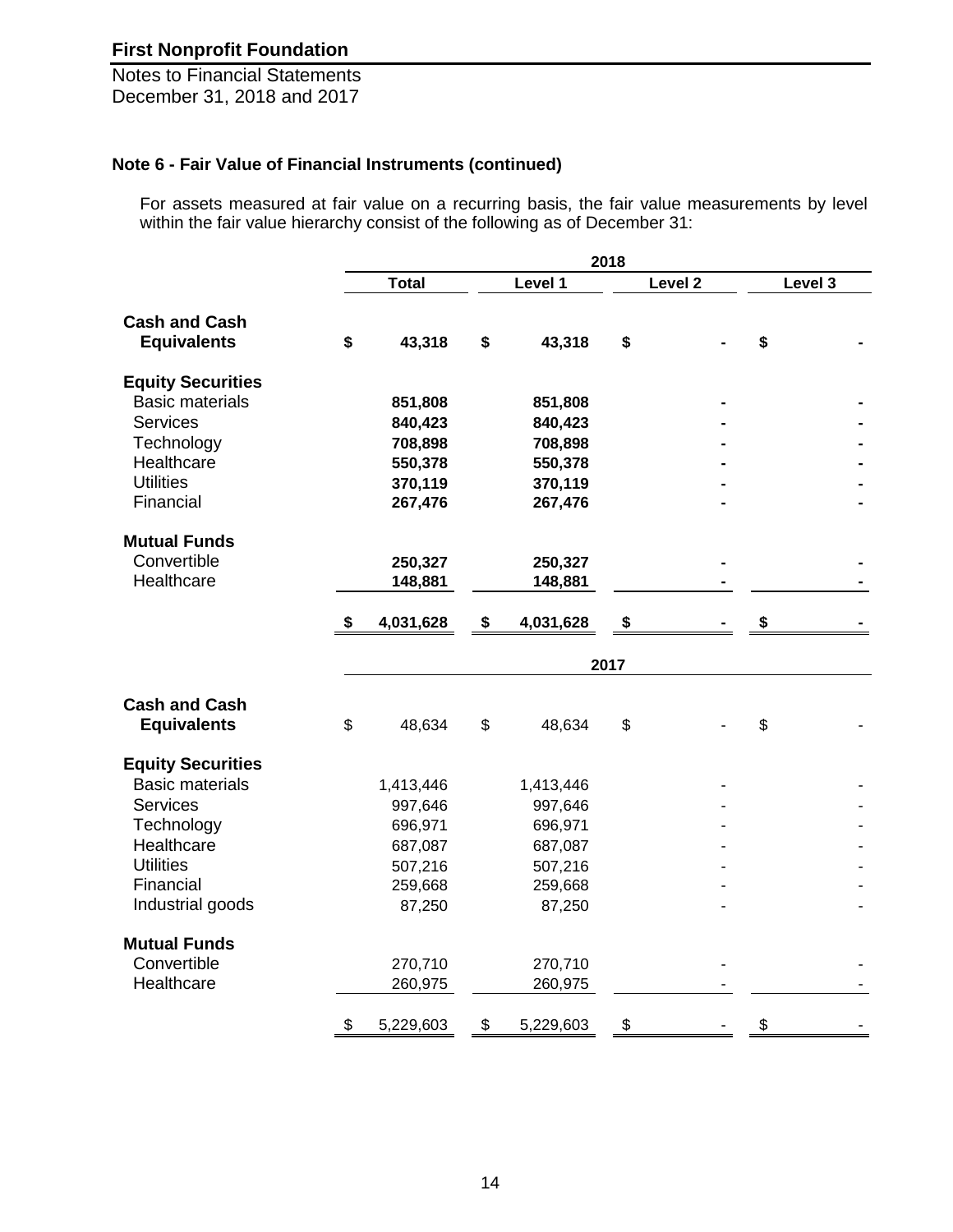# **Note 6 - Fair Value of Financial Instruments (continued)**

### **Changes in Fair Value Levels**

The availability of observable market data is monitored to assess the appropriate classification of financial instruments within the fair value hierarchy. Changes in economic conditions or model-based valuation techniques may require the transfer of financial instruments from one fair value level to another. In such instances, the transfer is reported at the beginning of the reporting period.

We evaluated the significance of transfers between levels based upon the nature of the financial instruments and size of the transfer relative to total assets. For the years ended December 31, 2018 and 2017, there were no transfers in or out of Level 3.

#### **Note 7 - Investments**

Investments consist of the following as of December 31:

|                          |    |           | 2018 |                   |                 | 2017              |           |  |  |
|--------------------------|----|-----------|------|-------------------|-----------------|-------------------|-----------|--|--|
|                          |    | Cost      |      | <b>Fair Value</b> | Cost            | <b>Fair Value</b> |           |  |  |
| <b>Cash and Cash</b>     |    |           |      |                   |                 |                   |           |  |  |
| <b>Equivalents</b>       | \$ | 43,318    | \$   | 43,318            | \$<br>48,634    | \$                | 48,634    |  |  |
| <b>Equity Securities</b> |    |           |      |                   |                 |                   |           |  |  |
| <b>Basic materials</b>   |    | 1,156,193 |      | 851,808           | 1,742,553       |                   | 1,413,446 |  |  |
| <b>Services</b>          |    | 431,764   |      | 840,423           | 547,621         |                   | 997,646   |  |  |
| Technology               |    | 578,568   |      | 708,898           | 578,568         |                   | 696,971   |  |  |
| Healthcare               |    | 261,758   |      | 550,378           | 377,834         |                   | 687,087   |  |  |
| <b>Utilities</b>         |    | 329,462   |      | 370,119           | 401,766         |                   | 507,216   |  |  |
| Financial                |    | 100,017   |      | 267,476           | 100,017         |                   | 259,668   |  |  |
| Industrial goods         |    |           |      |                   | 142,050         |                   | 87,250    |  |  |
|                          |    | 2,857,762 |      | 3,589,102         | 3,890,409       |                   | 4,649,284 |  |  |
| <b>Mutual Funds</b>      |    |           |      |                   |                 |                   |           |  |  |
| Convertible              |    | 242,076   |      | 250,327           | 242,076         |                   | 270,710   |  |  |
| Healthcare               |    | 135,621   |      | 148,881           | 200,981         |                   | 260,975   |  |  |
|                          |    | 377,697   |      | 399,208           | 443,057         |                   | 531,685   |  |  |
|                          | \$ | 3,278,777 | \$   | 4,031,628         | \$<br>4,382,100 | \$                | 5,229,603 |  |  |